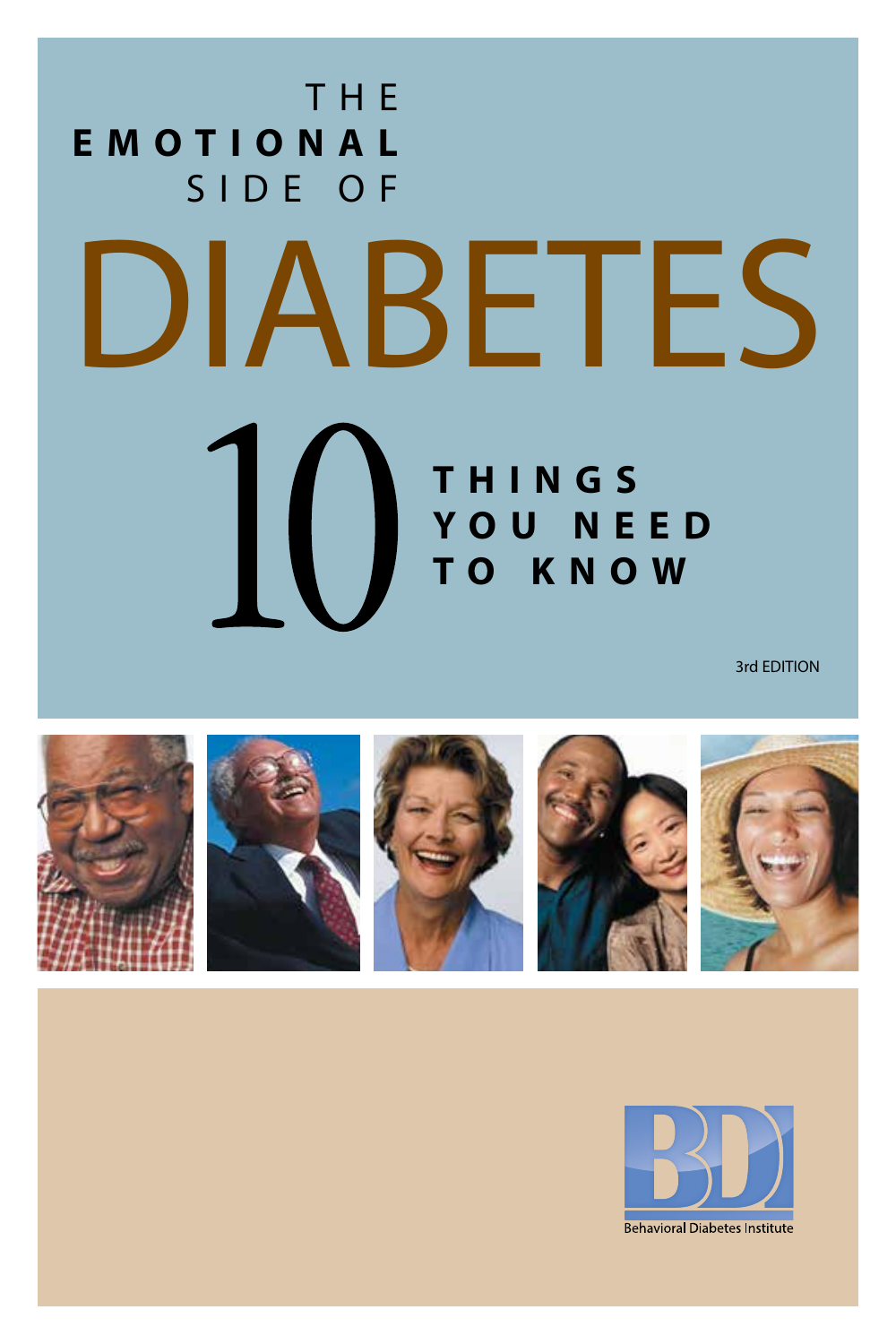

# The Emotional Side of **diabetes**.

Living well with diabetes takes emotional strength. Why? Because this is a tough disease. Diabetes is more than just a simple matter of eating right and taking your medications. Staying strong emotionally is the key to keeping stress under control and your blood glucose, blood pressure and cholesterol levels where they belong. Unfortunately, people with diabetes as well as doctors often neglect these "real life" aspects of the disease.

How can you manage diabetes while also giving proper attention to your own thoughts and feelings? What follows are the most important things you need to know about the emotional aspects of diabetes, including:

> the **personal** side the social side the behavioral side

we help you gain **CONTrol.**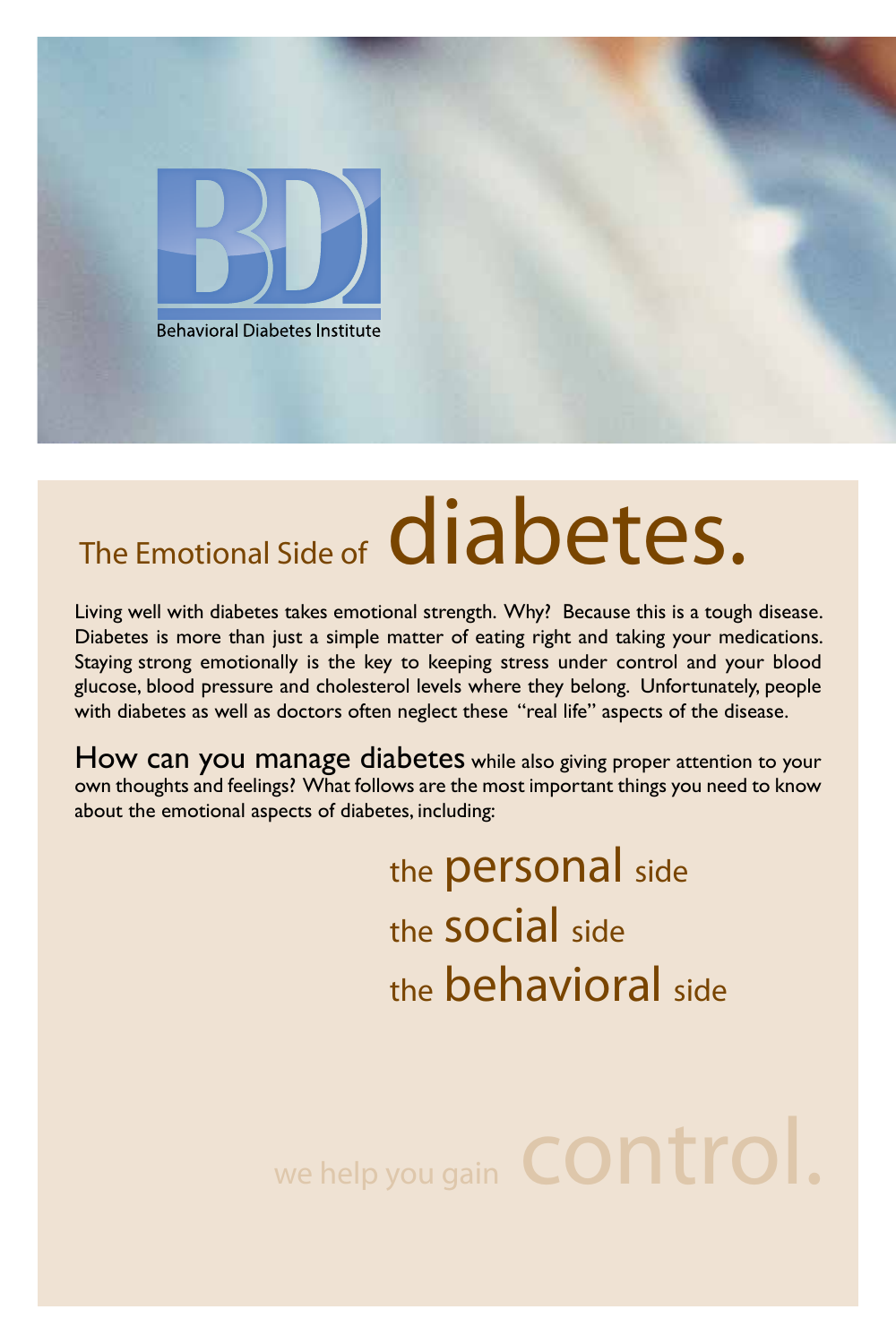

# Finally... there are Solutions.

You can succeed with diabetes through knowledge, good medical care and emotional strength. We hope this booklet will serve you as a first step towards gaining the strength and skills you need.

To learn more, visit us at www.behavioraldiabetes. The Behavioral Diabetes Institute (BDI) is the world's first organization to tackle the unmet psychological needs of people with diabetes. It is a non-profit corporation founded in 2003 and headquartered in San Diego, CA. Through direct clinical services, innovative research and training for health care providers, BDI staff works to help people overcome the emotional and behavioral obstacles to living well with diabetes and to achieve a more hopeful, confident outlook on life.

At www.behavioraldiabetes.org, you can:

- download free copies of this booklet and other BDI educational materials
- view our educational videos
- learn about BDI programs and services

The President and Co-Founder of the Behavioral Diabetes Institute is Dr. William H. Polonsky, licensed clinical psychologist, certified diabetes educator and associate clinical professor in psychiatry, University of California, San Diego. A nationally-renowned, Yale-educated expert in behavioral diabetes, he has served as Chairman of the National Certification Board for Diabetes Educators, senior psychologist at Joslin Diabetes Center and faculty at Harvard Medical School. He has authored several books on diabetes, including *Diabetes Burnout: What to Do When You Can't Take it Anymore,* published by the American Diabetes Association.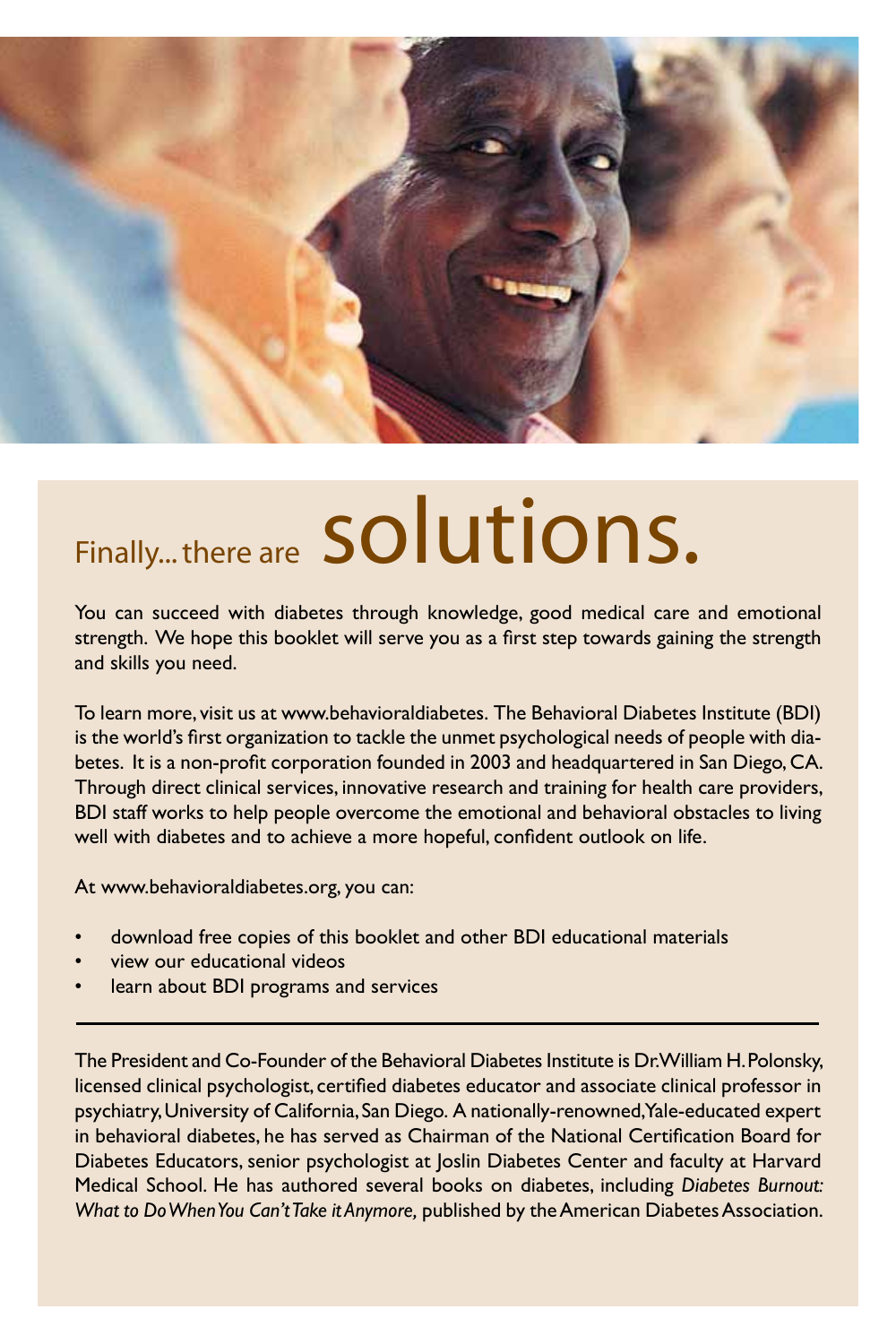

THE PERSONAL SIDE

1.

#### Harnessing Your Fears

With good care and attention to your diabetes, odds are good you can live a long, healthy life. Many people think they are doomed to suffer terrible complications, but this is not true! Yes, diabetes is a serious disease and many people do develop severe long-term complications, but most of these problems are preventable if you have good medical care and take good care of yourself.

Feeling a little frightened by diabetes is not necessarily a bad thing, BUT when your fears get so big that you feel helpless and hopeless, it's time to take action. You need to harness fear to help you manage diabetes.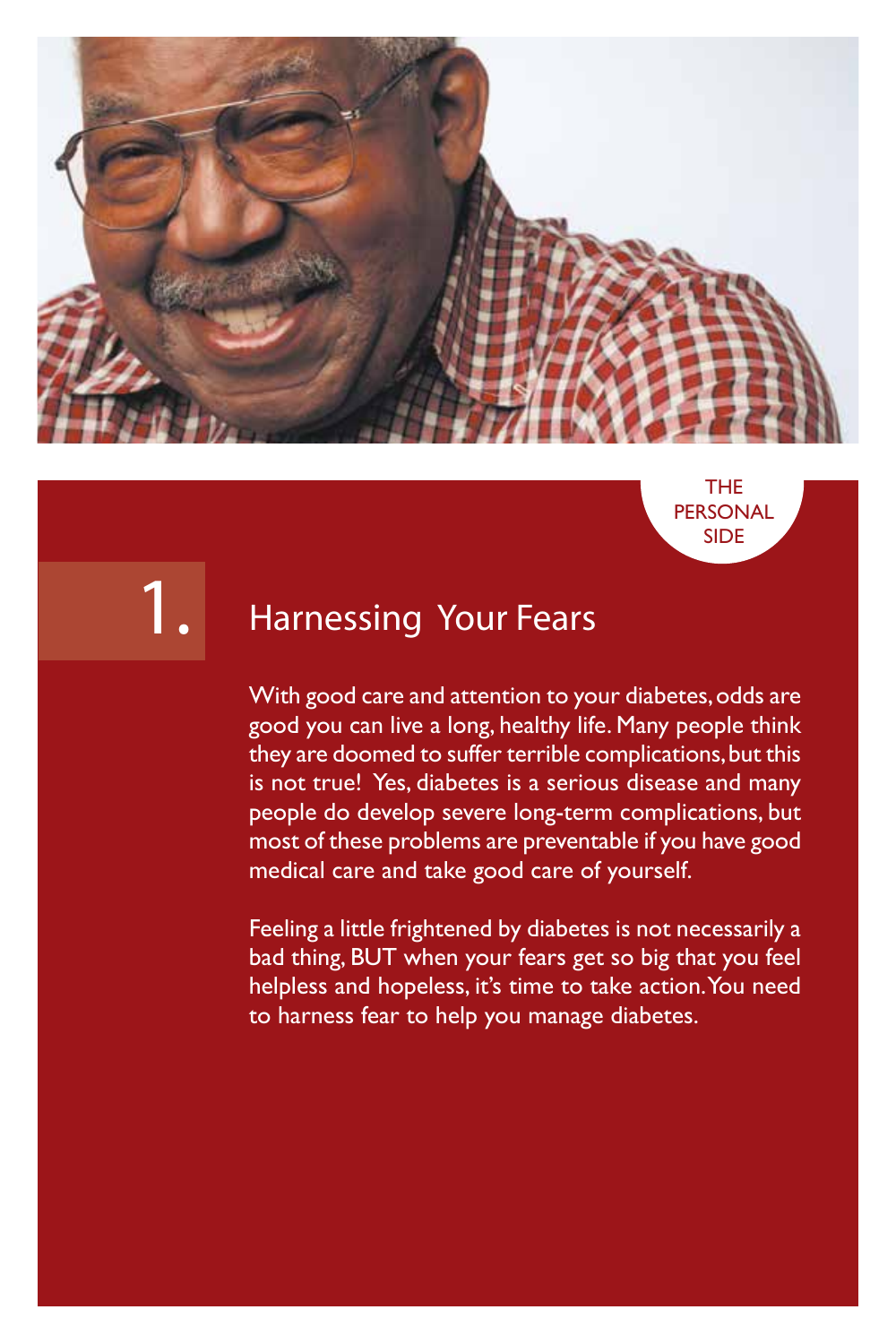*"I thought complications were inevitable.* 

*Learning about my numbers and what they mean helped me know how to stay safe and feel more in control of my destiny."*

- **Fight fear with knowledge.** Now in the 21st Century, more and more people are living long and healthy lives with diabetes. Learn about the powerful benefits of good diabetes care by talking to your doctor or enrolling in a diabetes education program.
- **Know the real odds.** Ask your doctor what your real odds for developing complications might be, and what you can do to improve those odds.
- **Stay informed.** Ask your doctor about medication changes or cool new technology (like continuous glucose monitors) that might really help. Subscribe to any of the popular diabetes magazines, websites and blogs to keep informed about how to avoid or slow complications. See the BDI website for more resources.
- **Worried about low blood glucose?** If you are anxious about hypoglycemia, ask your doctor about medication changes that can help. Fear of hypoglycemia is about losing confidence in your body. It can lead to chronically high blood glucose, eating problems and an overly restrictive lifestyle. With treatment, these problems can be resolved.
- **Stay in charge.** Remember that your own self-care actions can make a big difference to your health. You are not helpless! After all, it's not diabetes itself that typically causes serious problems, it's poorly-managed diabetes. With good care, you can live a long and healthy life.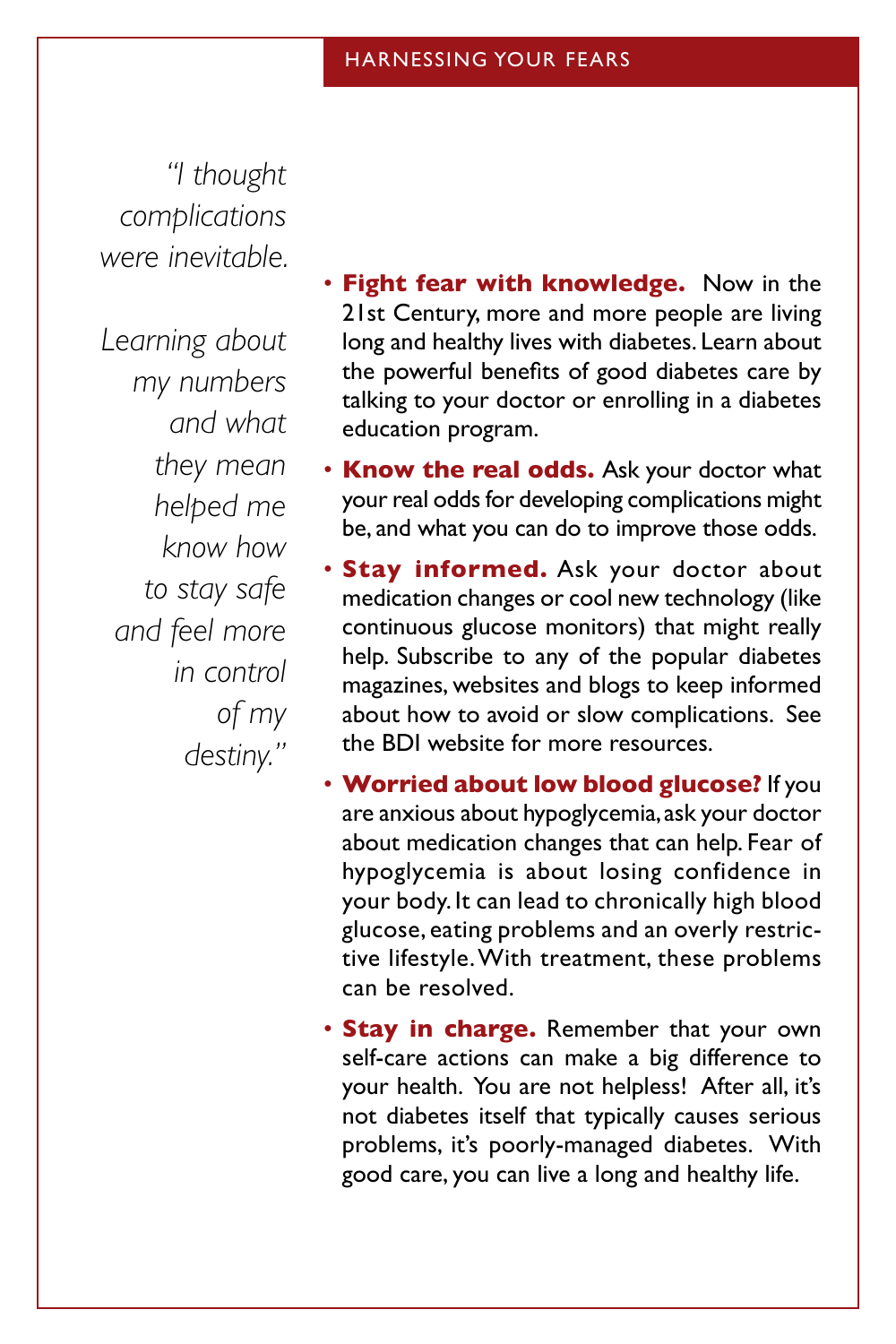

THE PERSONAL SIDE

### 2.

#### Overcoming Depression and Distress

Depression is a serious and common problem that can wreck your life, and it can make it harder to manage diabetes. Sometimes what seems like depression is not depression, but a reaction to the stresses and strains of living with diabetes—what is known as "diabetes distress".

And we do know that living with diabetes can get you down. Why? Because managing diabetes is a full-time job that you never wanted, can't quit, and the pay stinks! At times, this "job" can be discouraging, frustrating and seem like it is not worth the effort. Many people describe having tough feelings about diabetes such as anger, fear, guilt and even depression.

The good news is that there are effective strategies to help you recover from depression and from diabetes distress. As you start feel better, this can free up your interest and energy to become more active in managing your diabetes.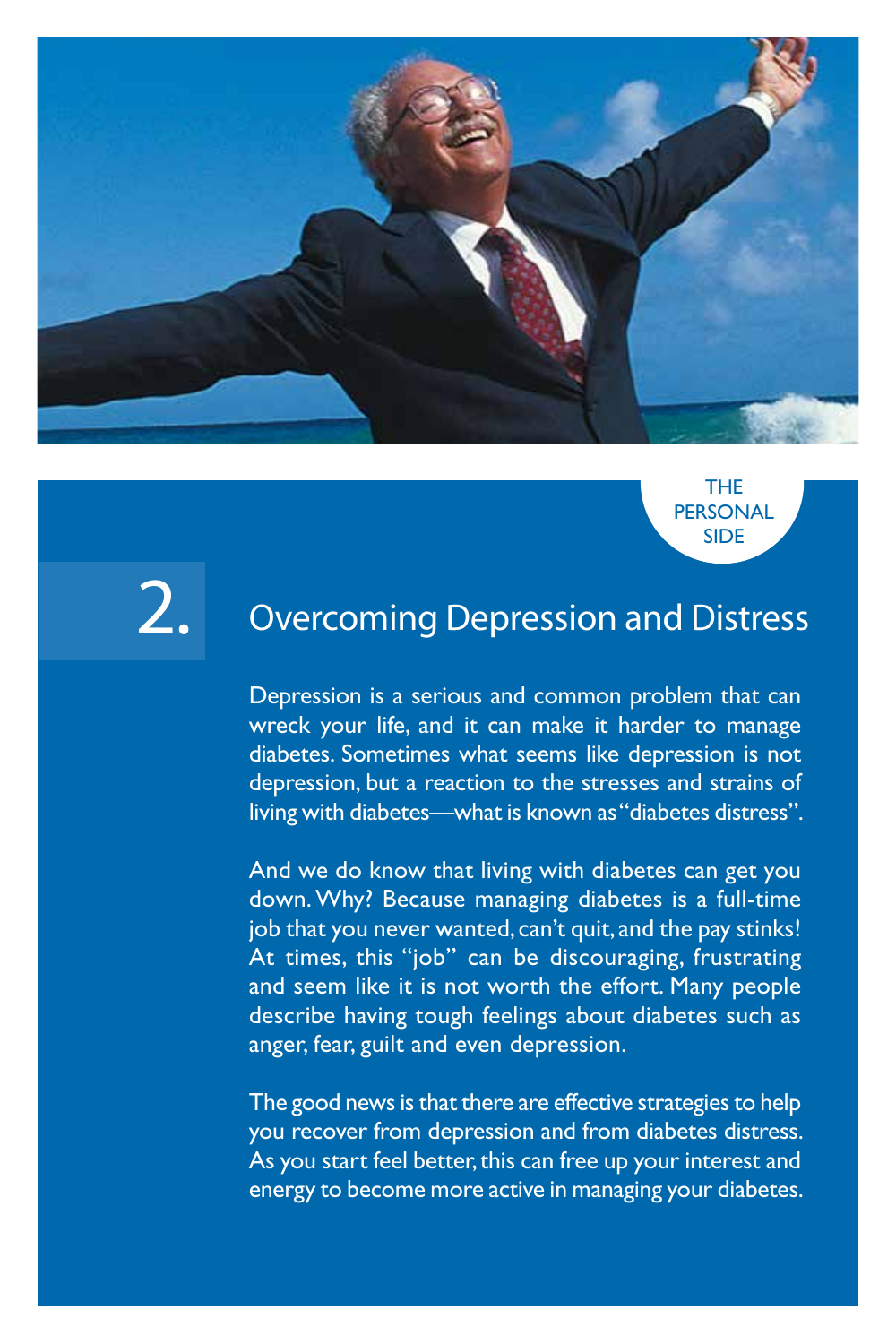*"Depression felt like my 'give a damn' was broken and it was hard for me to care about my diabetes."*

- **• Watch for the warning signs.** Is it diabetes distress or depression? Feeling down and discouraged about diabetes is not necessarily the same thing as depression. Depression is often all about feeling down and hopeless about many areas of your life and can make it tough to even keep yourself going every day. Diabetes distress is also about feeling miserable, but it is being miserable specifically about diabetes, not life in general.
- **• Take action to avoid depression.** Exercise regularly, schedule a "fun" activity every week, and spend time with people you like. Include activities in your daily life that are personally rewarding and meaningful, like taking an interesting class or volunteering. If you are feeling down most of the time, have lost your "get up and go", or have less interest or pleasure from the things you used to enjoy, then talk to your doctor. We do have effective medications and different forms of counseling that can help people recover from depression.
- **• Take action to avoid diabetes distress.** Tackling distress about diabetes may require taking a closer look at your specific concerns (ideally, with your healthcare professional) and developing new ways to: make your selfcare efforts more effective, respond more effectively to hypoglycemia, and be more kind and compassionate with yourself.
- **• Have hope and don't just sit there!** Don't suffer needlessly; read the rest of this booklet and speak with your doctor about getting help now.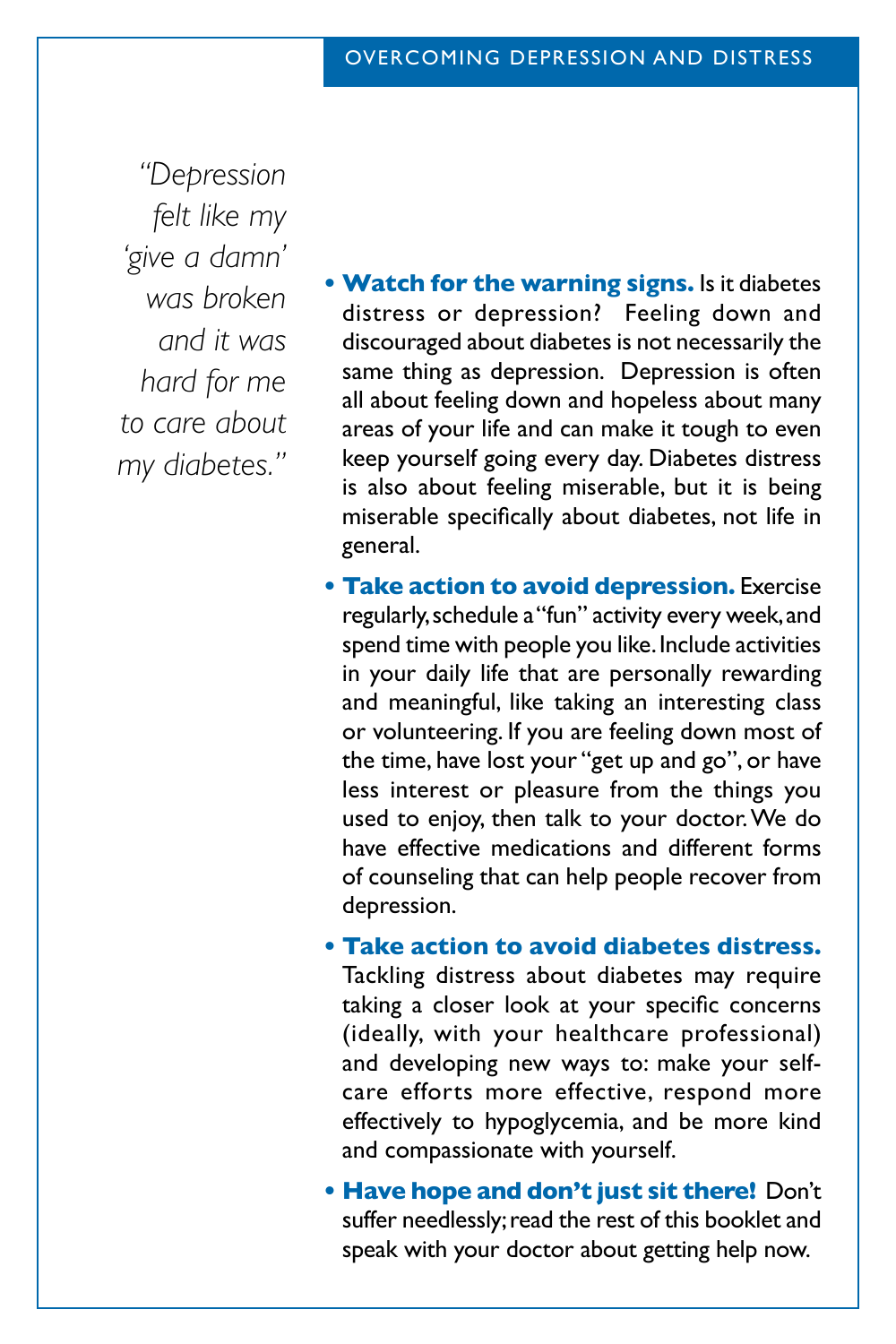

THE **PERSONAL** SIDE

3.

#### Don't Ignore Diabetes

Many people believe that if they ignore diabetes, then it can't hurt them. They say things like, "I'll start worrying about diabetes when it starts to give me problems, or maybe when I have more time."

And that's the problem! You may not feel bad when your blood glucose is running high year after year, so you may think you don't need to worry about it. But diabetes ignored and left unmanaged can cause damage to your body, even though you cannot feel it.

Odds are good that you can live a long, healthy life with diabetes, but only if you are working to control it now, not sometime later.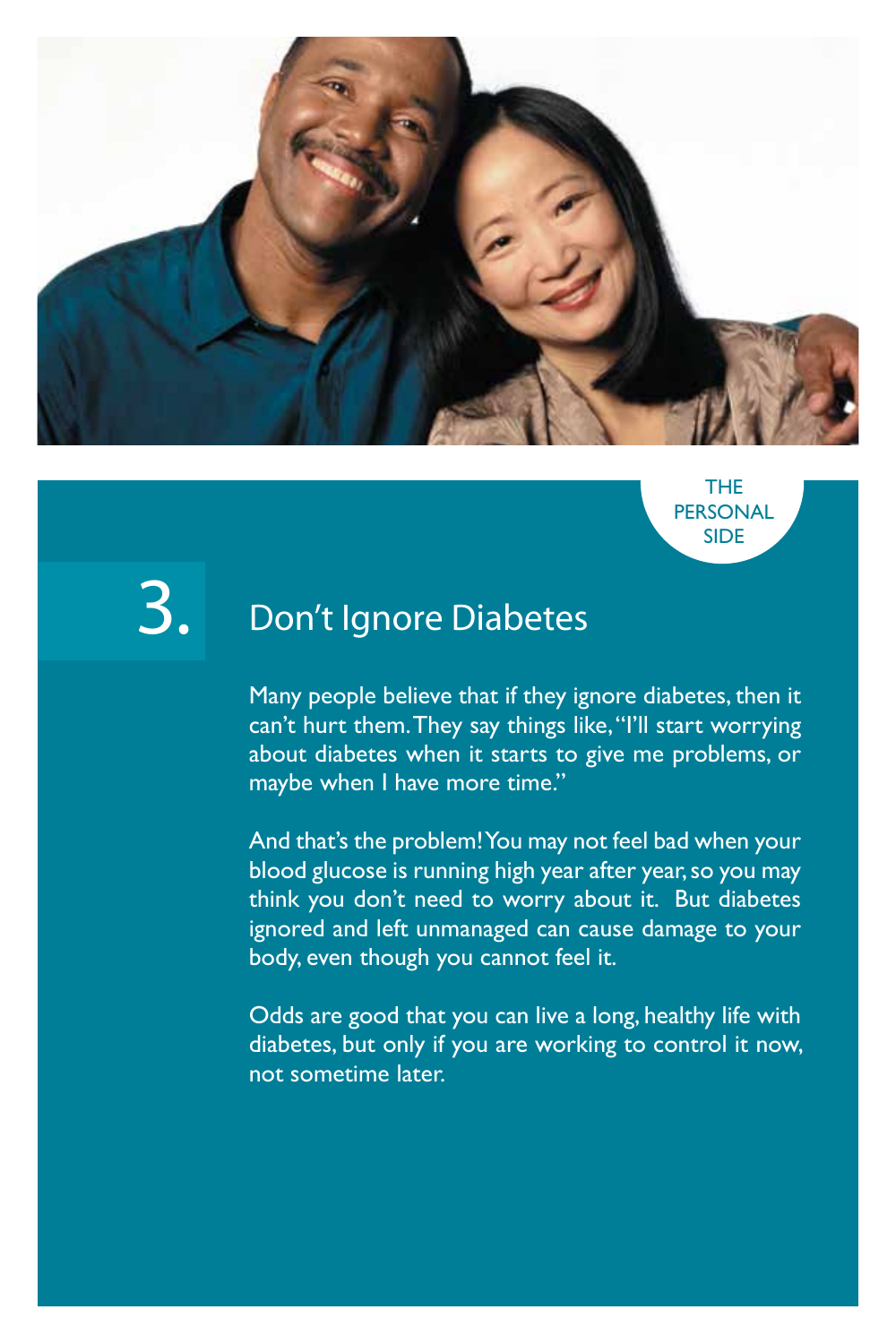*"When I finally decided to learn about diabetes, I found out that I didn't have to give up everything I loved."*

- **• Learn the important facts about diabetes.** Attend a diabetes education class or support group in your area. You need to know that:
	- a. diabetes is a serious disease that can harm you when it is not adequately controlled, even if you feel fine.
	- b. ignoring diabetes is likely to cause more serious health problems.
	- c. paying attention to diabetes can help you to live a longer, healthier life.
- **• Stay informed about your own health status.** See your doctor regularly and complete all of the recommended medical tests (such as A1C, blood pressure and cholesterol). Know the results of these tests and what the results mean. When you are well informed, you feel more able to manage diabetes with confidence.
- **• Don't do diabetes alone.** Share your thoughts and feelings about diabetes with a friend. Confiding in someone you trust can help you to gain the support and perspective you need to make sense out of your own emotions, knowledge and attitudes.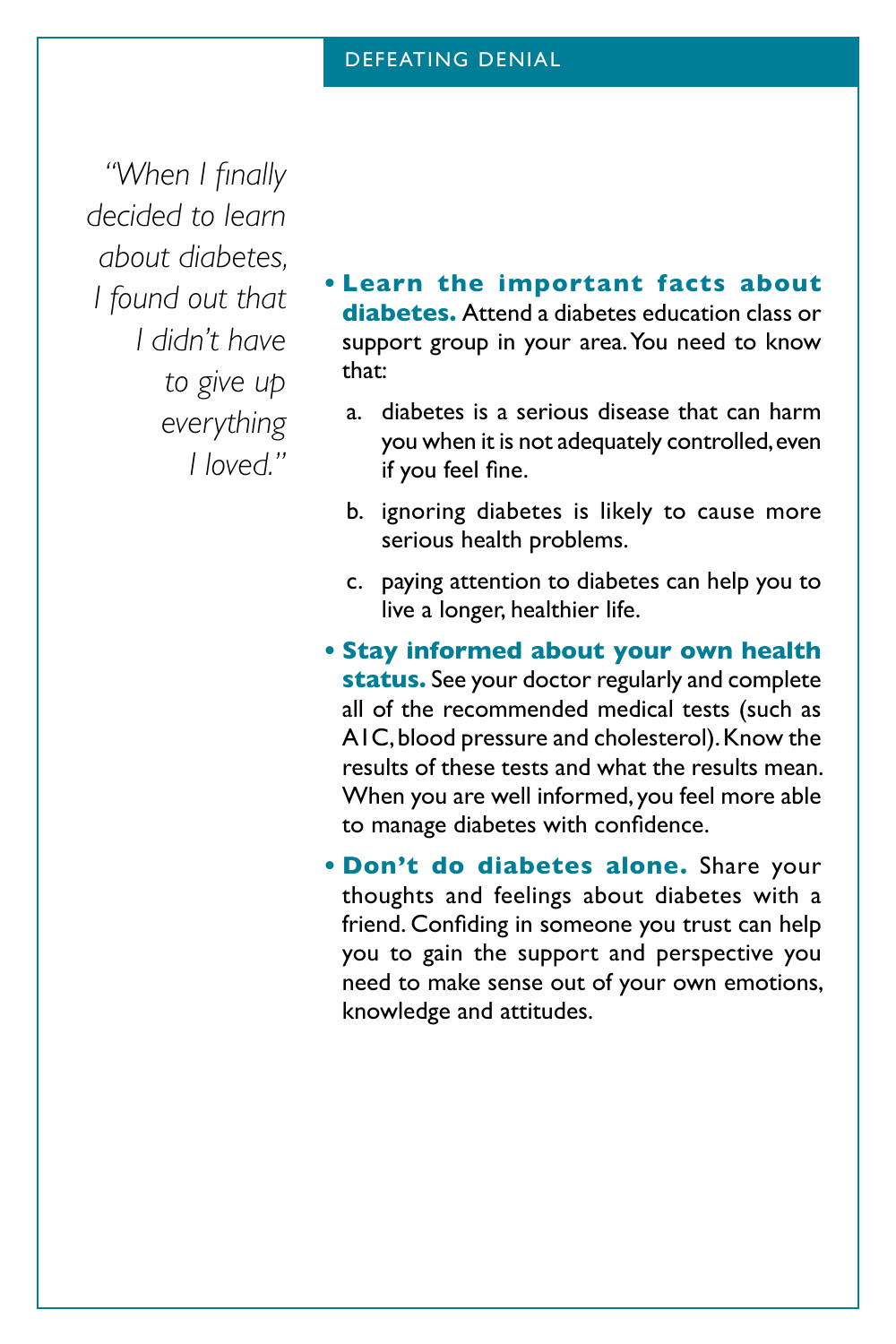





#### Giving Up the Guilt

You are not a bad person because you developed diabetes. It is not your fault.

You are not "bad" because you didn't exercise today or because you ate more than you intended last night.

Nobody can manage diabetes perfectly. Guilt is common when you are living with diabetes, and it is hardly ever useful.

Because of guilt, people often establish tough, sometimes impossible rules about how to manage diabetes ("I must NEVER eat even a bite of junk food ever again"). Since you can never be perfect, rules like these can make you feel like you are failing and can promote depression. Enough already!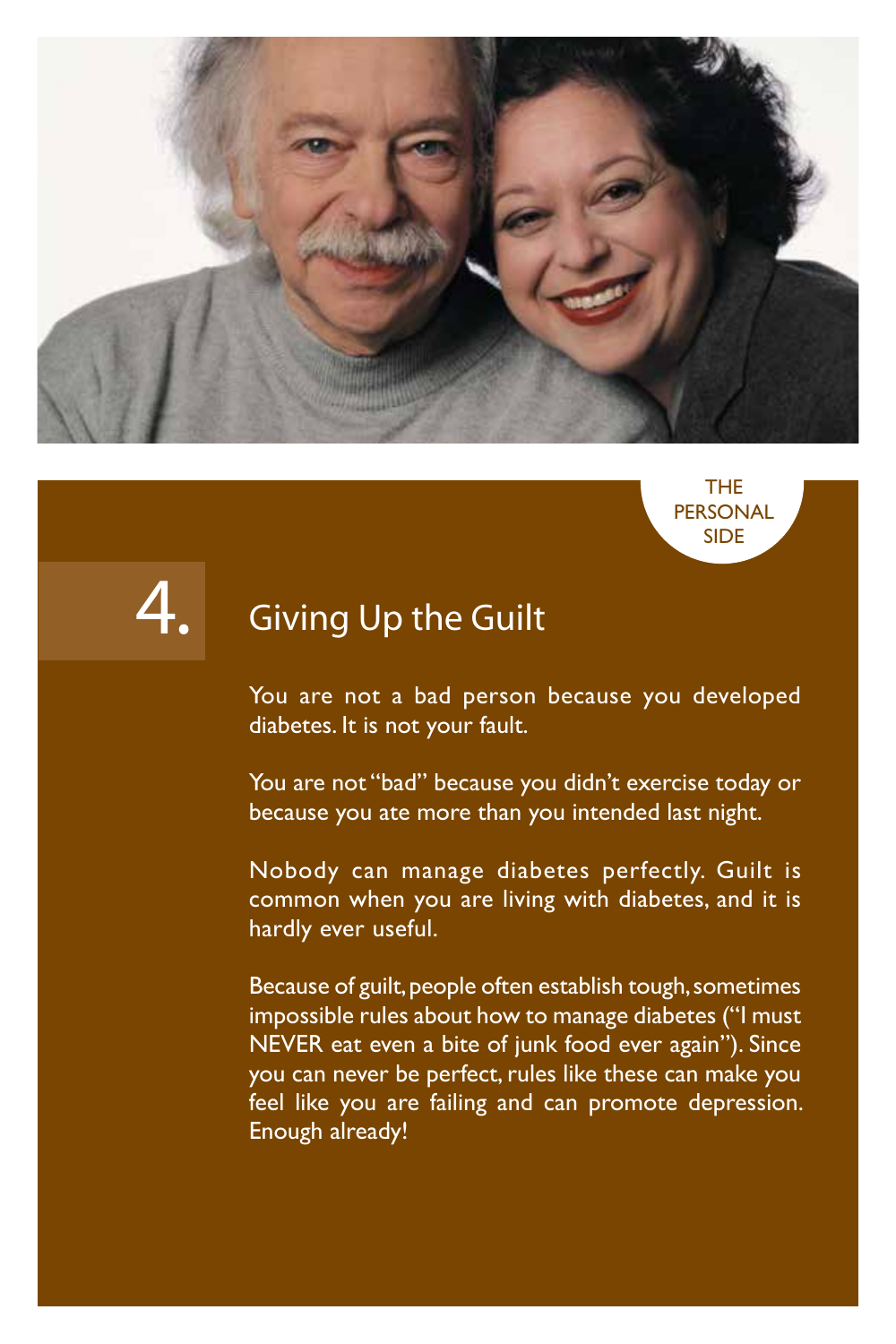*"I have been so mad at myself, but now I understand that needing insulin doesn't mean I have failed."*

- **• Remember that you didn't give your**self diabetes. As people around the world grow heavier and heavier, it almost seems like everyone is trying hard to develop type 2 diabetes. Yet most "fail" to do so. Obesity and a sedentary lifestyle are contributors to type 2 diabetes, but if you don't have the genes for it, you can't develop it. For type 1 diabetes, your own actions played no role at all. It wasn't all those sweets you ate as a child, or anything else you did.
- **• With your doctor's help, make sure your diabetes expectations are achievable.** Stop beating yourself up when you eat more than you planned, forget to exercise or skip a blood glucose test. You don't have to be perfect to reach the level of control that can keep you healthy. Develop a reasonable action plan that can help you achieve those goals, then relax!
- **• Get perspective.** Instead of criticizing yourself for the occasional lapse, give yourself credit for all of your positive efforts to manage diabetes. Everyone needs a pat on the back, and you probably deserve one right now!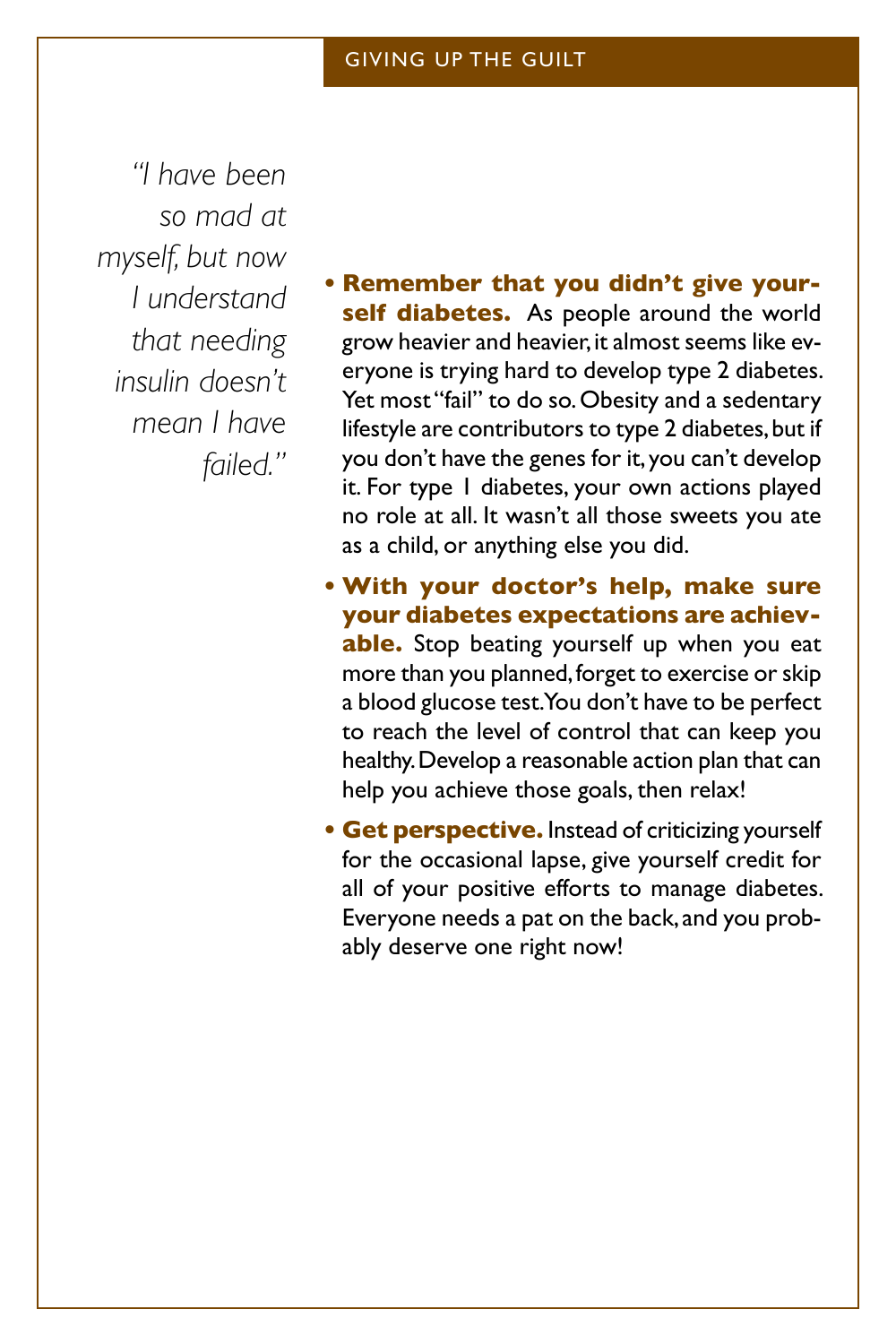

THE **SOCIAL** SIDE

5.

#### Appreciating the Power of Pals

Diabetes is easier to manage when you have people in your life who are cheering for you. When you feel alone with diabetes, it is harder to handle. Imagine the meaningful ways that loved ones could support you or help you feel less alone:

- when family members join you in having healthier meals each night,
- when a good friend shares your anger or disappointment with a high blood glucose reading,
- when your spouse offers to help you with your next insulin injection,
- when your neighbor agrees to join you for a brisk walk each morning.

Just having one person in your life who cares can go a long way. So are you ready to make that happen?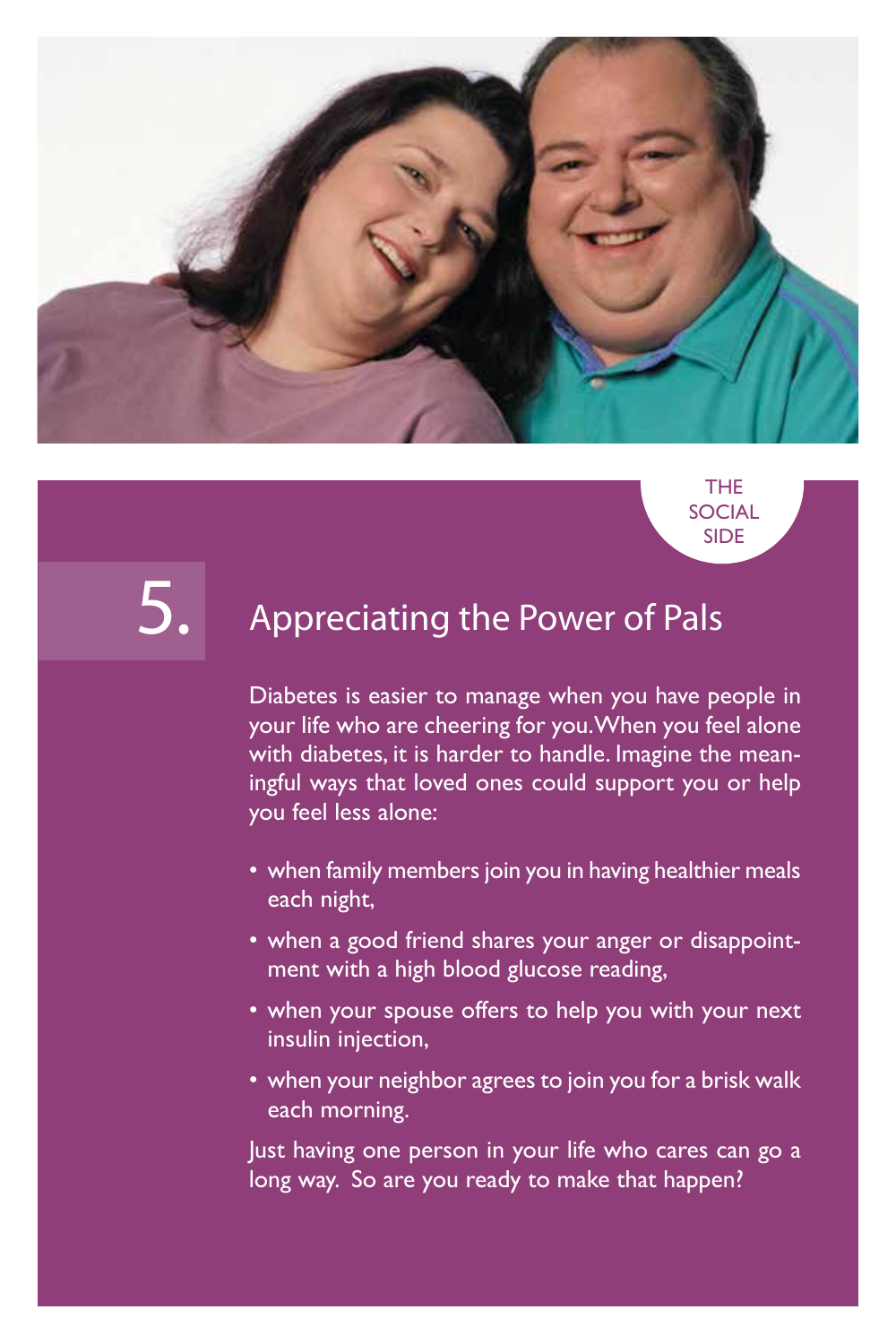*"I thought I was the only one who felt so bad, but then I attended this wonderful group program and now I know I'm not alone."*

- **• Ask for the help you need.** Many of your loved ones want to support your efforts, especially when you are trying to change habits, but they may not know how to do so in a manner that fits your needs and respects your independence. So think of a small, specific way in which a friend or family member can be helpful, then ask for that help.
- **• Be a pal to your pals.** Ask for support in a kind, considerate way. If you are too demanding, your loved ones may be unwilling to cooperate. Thank your loved ones when they do offer support. Everybody appreciates positive feedback!
- **• Seek out new friends.** Sometimes, friends and family just aren't as supportive as you had hoped. So make some new friends who can understand the hassles of diabetes. Join a diabetes support group in your community or online. Your doctor or diabetes educator can help you find one that is right for you. Talking to other people with diabetes can help you feel less alone.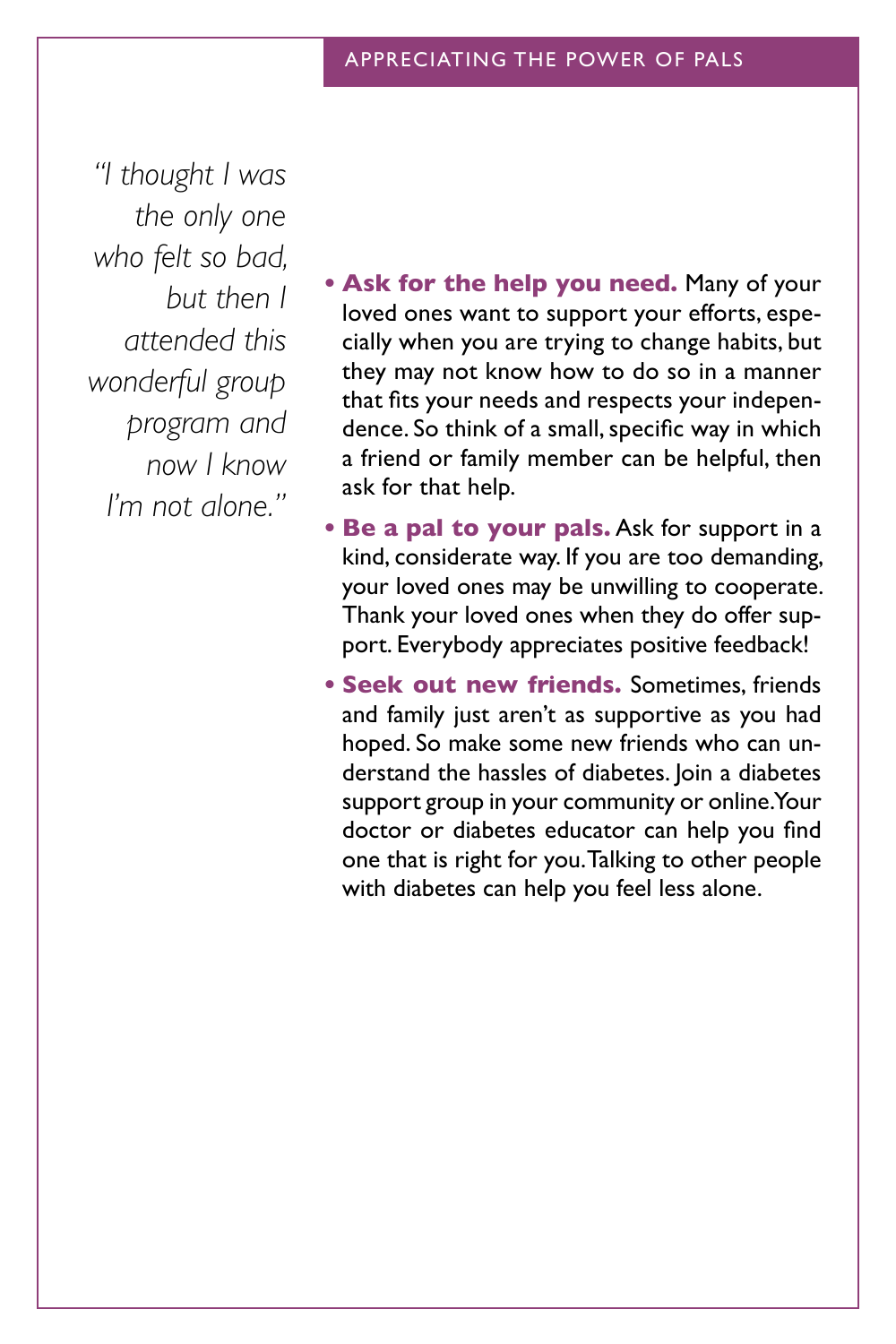

THE **SOCIAL** SIDE

### **6.**

#### Arresting the Diabetes Police

Friends and family may sometimes think it is their right to help you manage your diabetes, whether you like it or not.

Sometimes too much "support", especially if you didn't ask for it, can feel like nagging. Your loved ones are probably acting out of concern and worry, but it can leave you feeling angry, hurt, frustrated, and alone.

When loved ones are bugging you about what to eat or what to do, you may tend to do the opposite of what has been suggested. "Don't think I should eat that piece of cake? OK, then I'll have two pieces!"

Though they mean well, they have become the Diabetes Police, and you've become a Diabetes Criminal.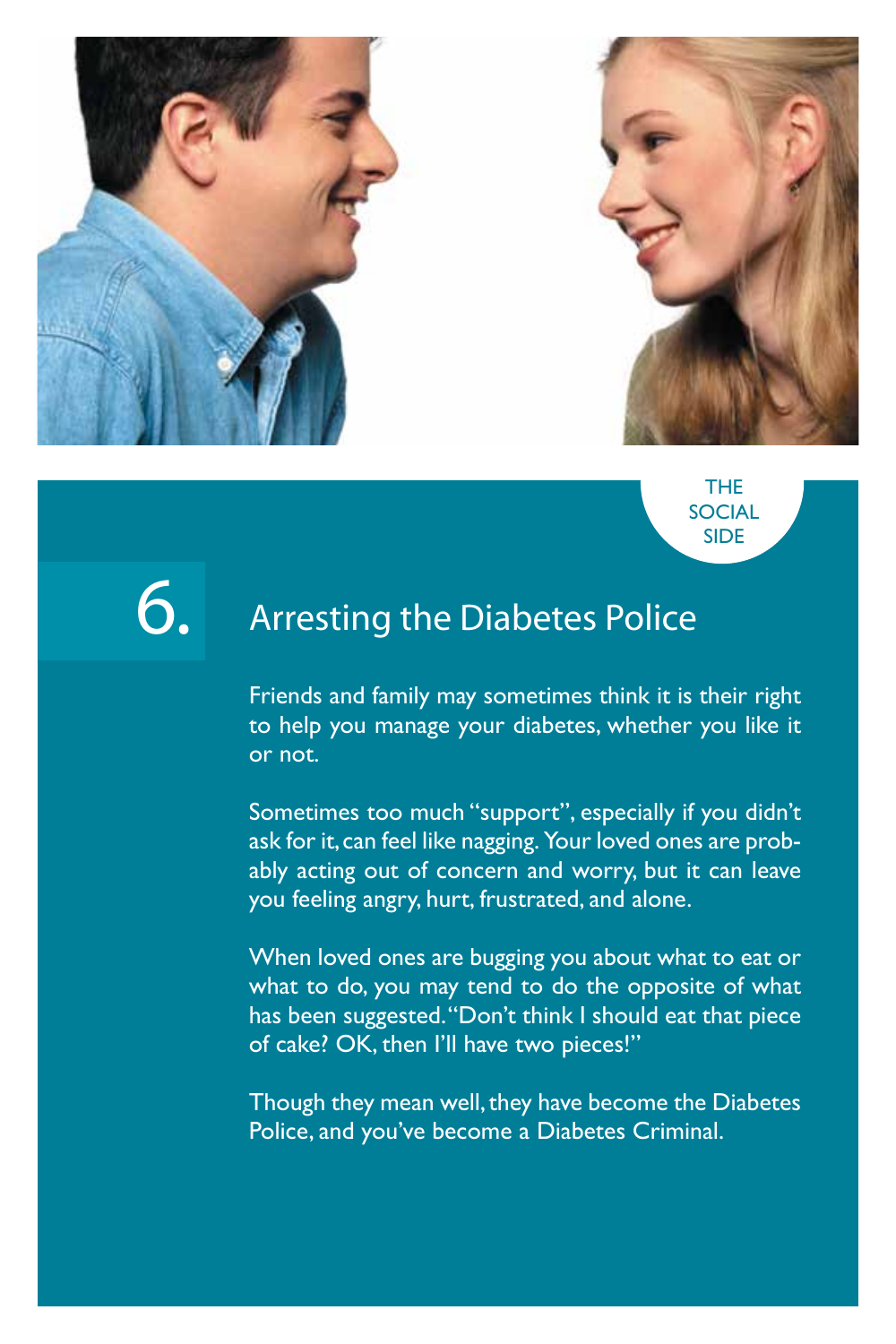*"Since I convinced my family that I can have sweets on occasion, they have really made an effort not to tell me what I shouldn't eat."*

- **• Start a conversation.** Because they care about you, it may be impossible to stop your loved ones from trying to be helpful. So instead of telling them to stop "policing" you, redirect their caring in a way that can work: Thank them for their concern, explain that their actions are not helpful (if they are not), and let them know specifically how they can be of real help. A heartfelt conversation can help you all feel like you're on the same team, with no police and no criminals.
- **• Consider your own role.** Your loved ones may be nagging because they worry you aren't managing diabetes well enough. If they are wrong, let them know how well you are doing by inviting them to your next medical visit, sharing your A1C results, or having them join you at a diabetes education class. If they are right, consider how you might improve your diabetes care and recognize that your loved ones are scared for your health and feel helpless that they can't change it for you.
- **• Use the BDI's Diabetes Etiquette card** (for those who don't have diabetes) as way to start a conversation. You can download one from the BDI website.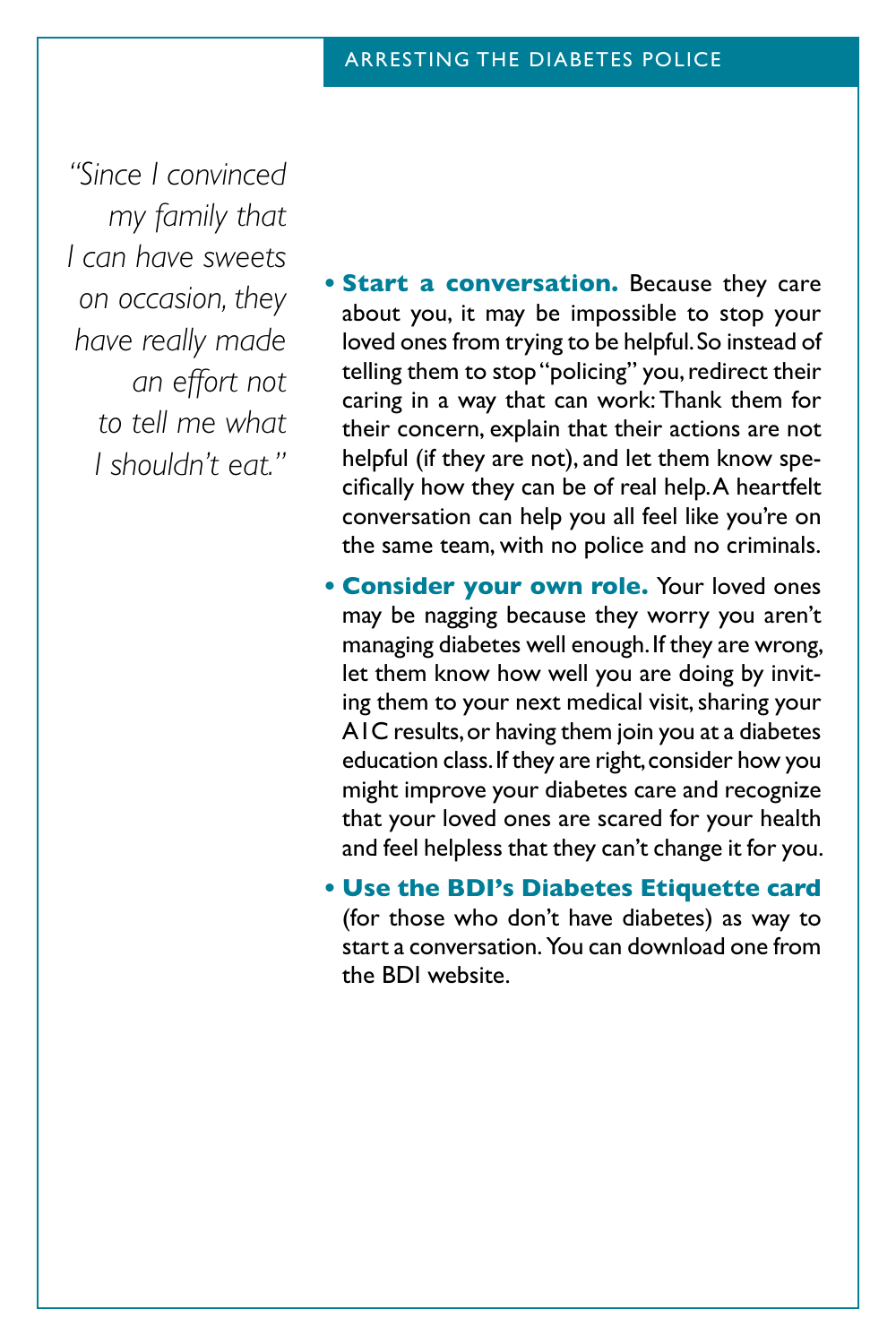

### 7.

#### From Discouraged to Encouraged

THE **BEHAVIORAL** SIDE

Are you letting diabetes get you down? Diabetes can be a lot of work and sometimes even your best efforts don't seem to pay off. For example:

- when you follow your doctor's recommendations exactly, but still your blood glucose numbers are elevated.
- when you've begun make many healthy changes, but now learn that you must take even more medications.
- when you've been carefully following a new exercise program, but discover that you haven't lost a pound.

This is understandably frustrating, but don't blame yourself. There are ways to make diabetes care encouraging rather than *dis*couraging.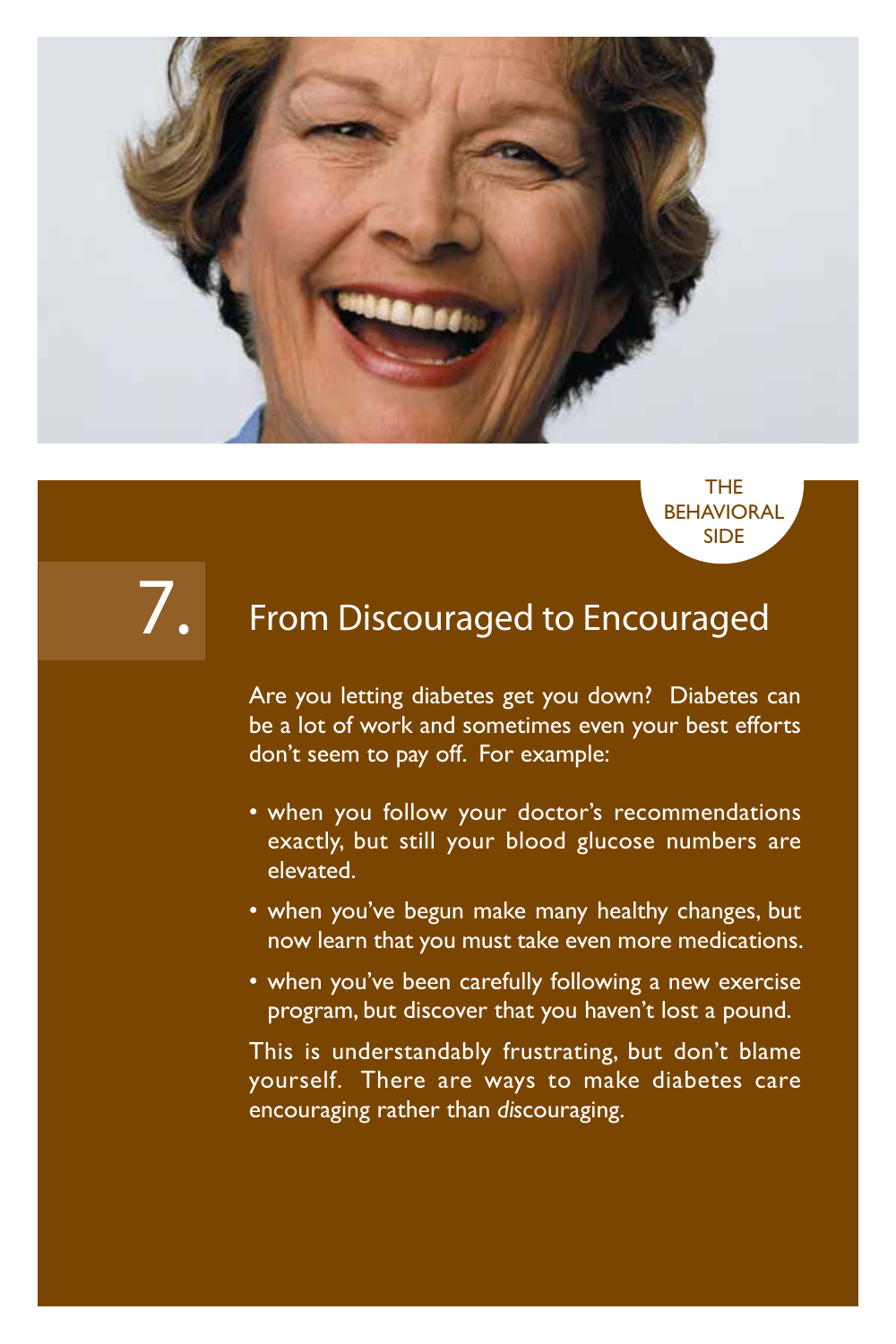*"What a surprise. Bit by bit, I have lost over 50 pounds. I now realize how important it is to let the little changes count because they can turn into big changes over time."*

- **• Measure your diabetes progress in a realistic manner.** You can never be perfect, nor do you need to be. So measure your progress with your results (for example, AIC, blood pressure and cholesterol), not your day-to-day behavior.
- **• Know your A1C.** Blood glucose levels rise and fall, sometimes for no obvious reason. So learn about the A1C test, a blood test that measures your average blood glucose over the previous 10–12 weeks. Your A1C result can help you to determine how you are really doing and can also help you handle the frustration of those wacky numbers. For most people, if their A1C result is in a healthy range, then they are doing fine overall, even if their blood glucose readings are sometimes erratic.
- **• Don't let blood glucose readings determine your self-esteem.** Blood glucose results may be important, but they are neither "bad" nor "good". They are just information. To help you remember, place a small piece of masking tape on your meter and write on it, "It is just a number".
- **• Set clear, specific, short-term goals for action.** If you just have a vague sense that you should be "eating better" or "checking blood sugars more often," you might think you are never doing enough. With your doctor, determine what your most critical self-care tasks should be, and get specific. For example, exactly how much exercise each week? Or what type of dietary changes at dinnertime over the next month? By clarifying your action plan, you can tell when you are successful.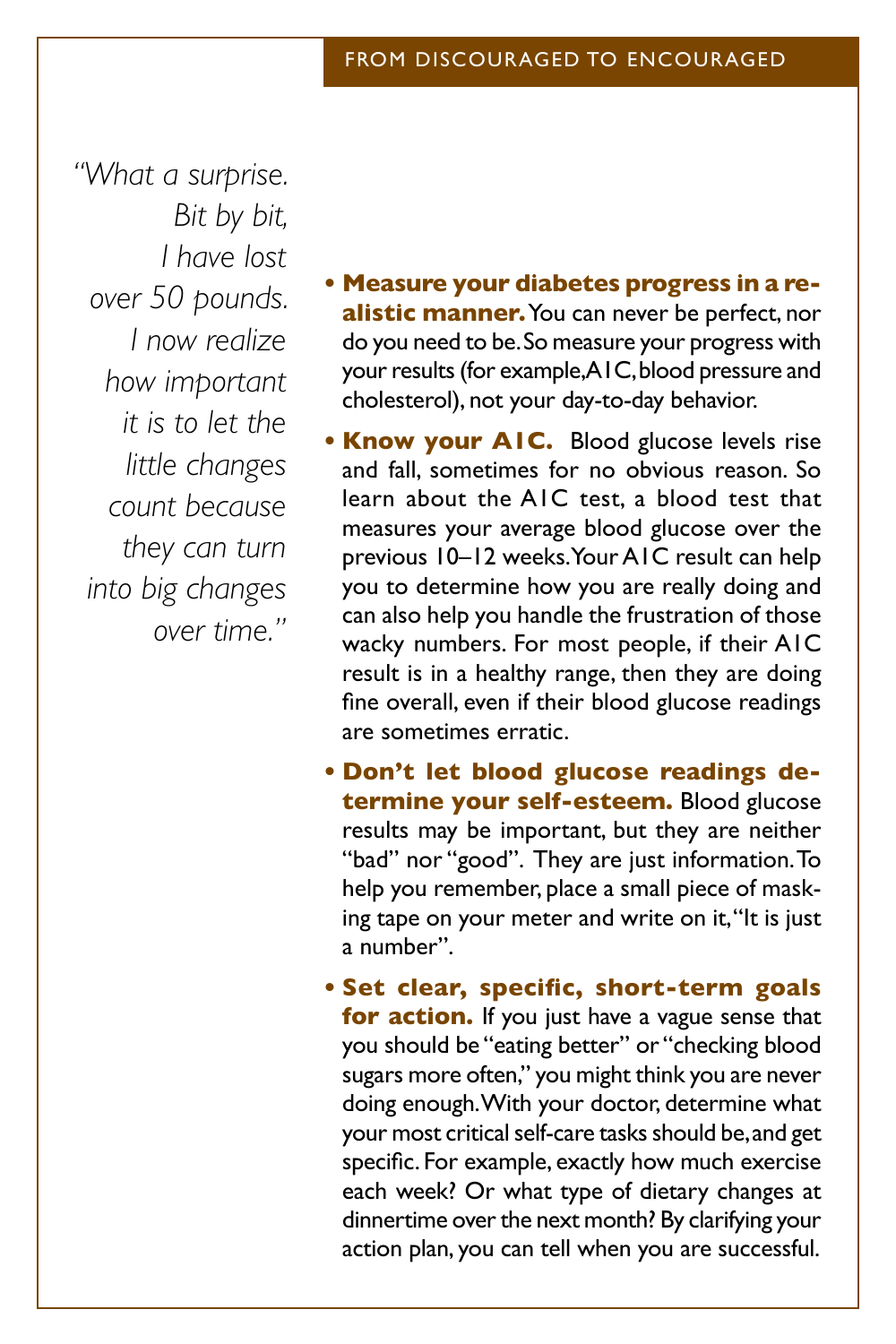



### 8.

#### Keeping Diabetes in its Place

Diabetes is an important part of your life, but it doesn't have to run your life.

For many people, diabetes seems like a prison cell—no more enjoyable foods, no spontaneity, no fun, and constant attention to the clock. Some get so angry they decide to ignore diabetes altogether.

If you find yourself thinking this way, it is time for an attitude change.

Diabetes care in the 21st century means almost everyone can live their lives fully and take care of their diabetes successfully. Sure, some compromises will be necessary, but diabetes shouldn't be allowed to box you in.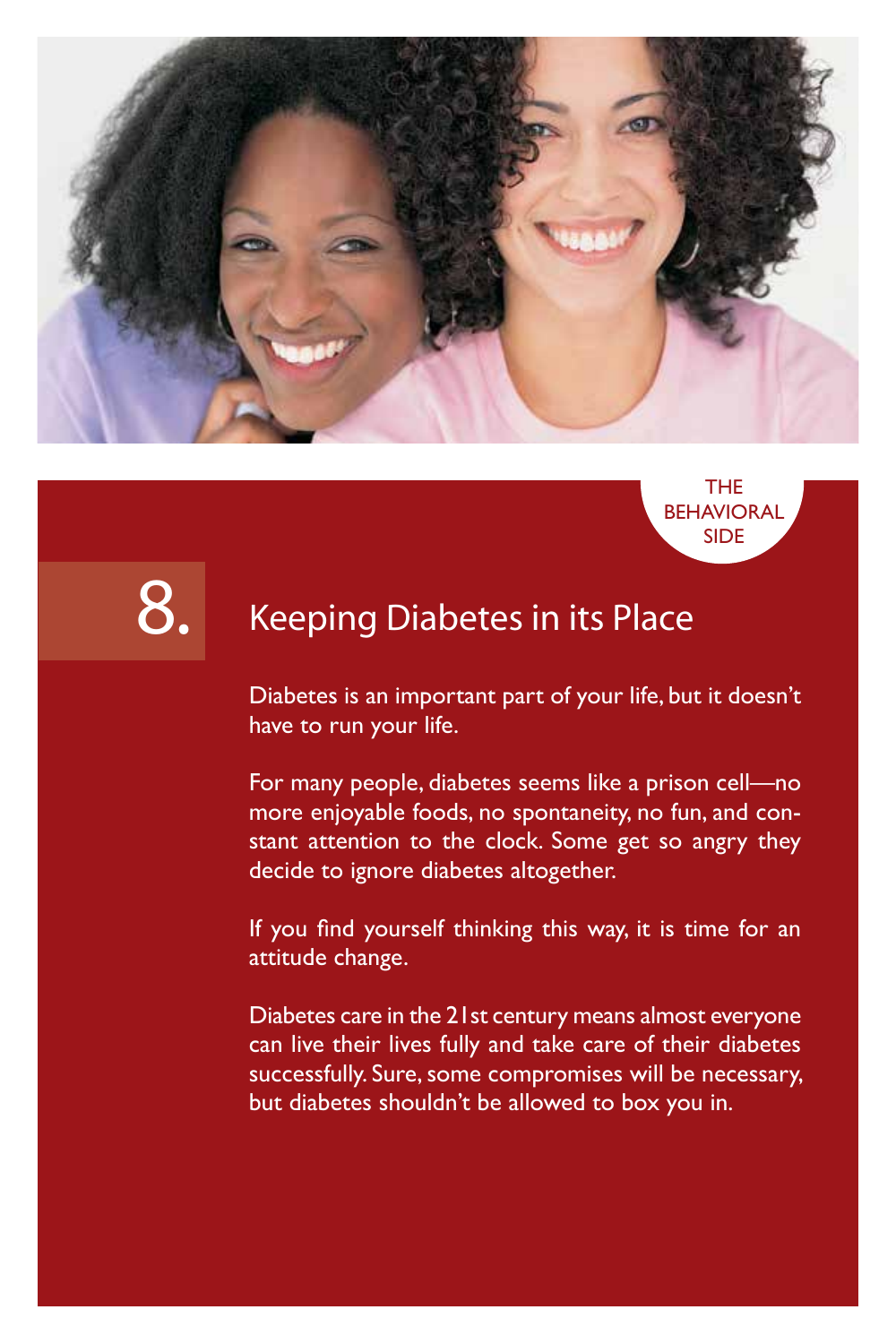*"When my diabetes was out of control, my whole life seemed consumed with all that I should be doing better.*

*Now that I have taken some action, I realize that while diabetes is a tough job, I can do it without it controlling my life."*

- **• Feel like you are only allowed to eat birdseed?** Eating well with diabetes doesn't mean you must limit yourself to certain foods or only eat at certain times. There are no forbidden foods. Meet with a diabetes-knowledgeable dietitian to develop a personalized meal plan that fits your needs.
- **• Is the clock running your life?** Because of your medications or frequent problems with low blood glucose, the clock may be determining when you eat, exercise or check your blood glucose. In most cases, you don't need to live your life like this. Talk with your doctor about switching to alternative medications and/or trying out one of the cool, new diabetes devices (like an insulin pump) that can give you more control over your life.
- **• Build a realistic plan.** You can't take care of diabetes perfectly and you don't have to. With your health care team, develop an overall plan so that diabetes can fit into your life, rather than your life having to fit into the constraints imposed by diabetes.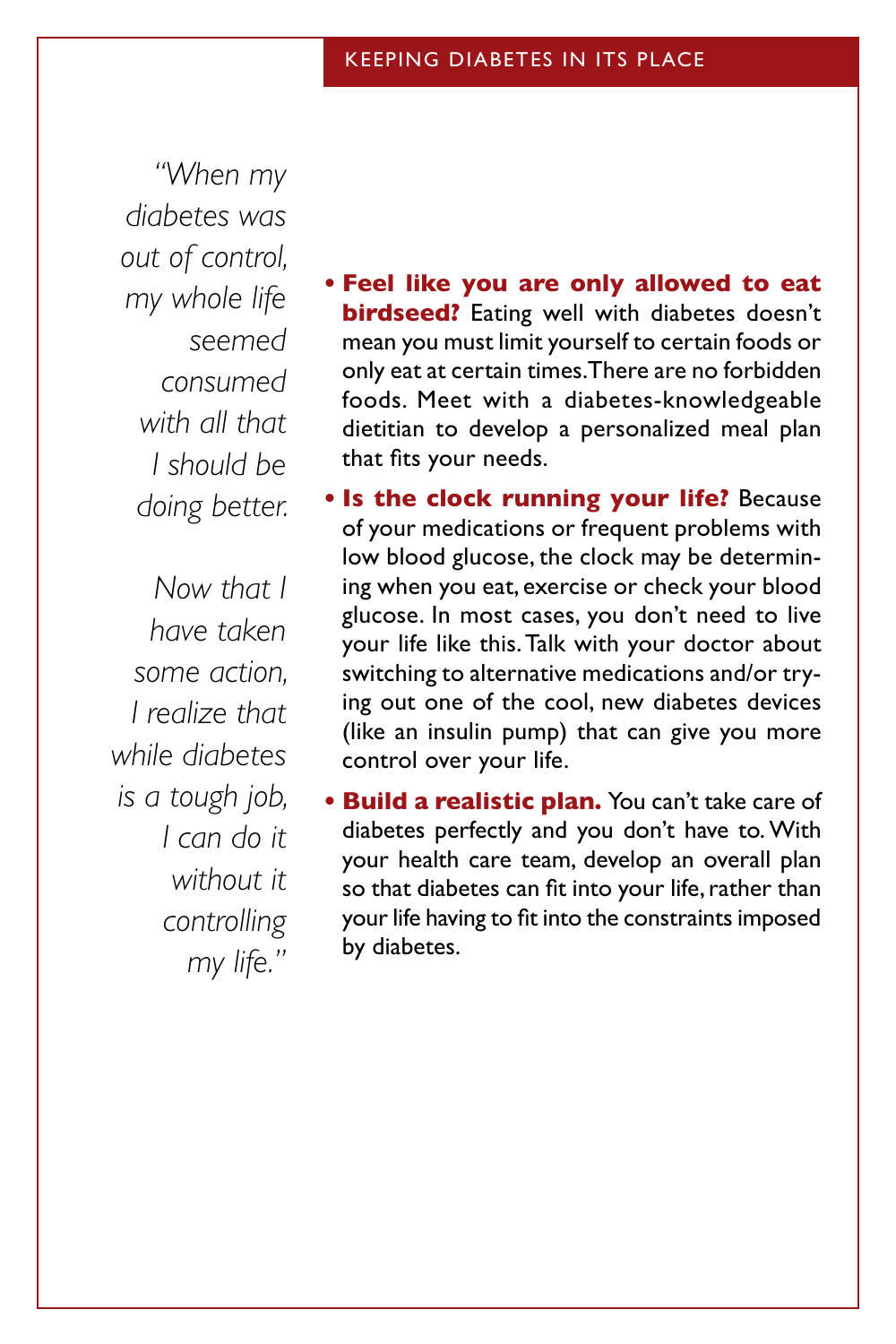

THE **BEHAVIORAL** SIDE

9.

#### Taking Control of Your Environment

Your environment, whether you notice it or not, influences your ability to manage diabetes. Having willpower isn't enough. You need to harness the power of your environment to support, rather than hinder, your diabetes care.

Think about it: how well you eat is affected by the number of tempting foods in your house and the size of the portions on your plate. How faithfully you take your medications is influenced by how many you have and whether you keep them in a convenient, easy-toremember spot each day.

When you take back control of your environment, it no longer controls you. Diabetes becomes easier to handle.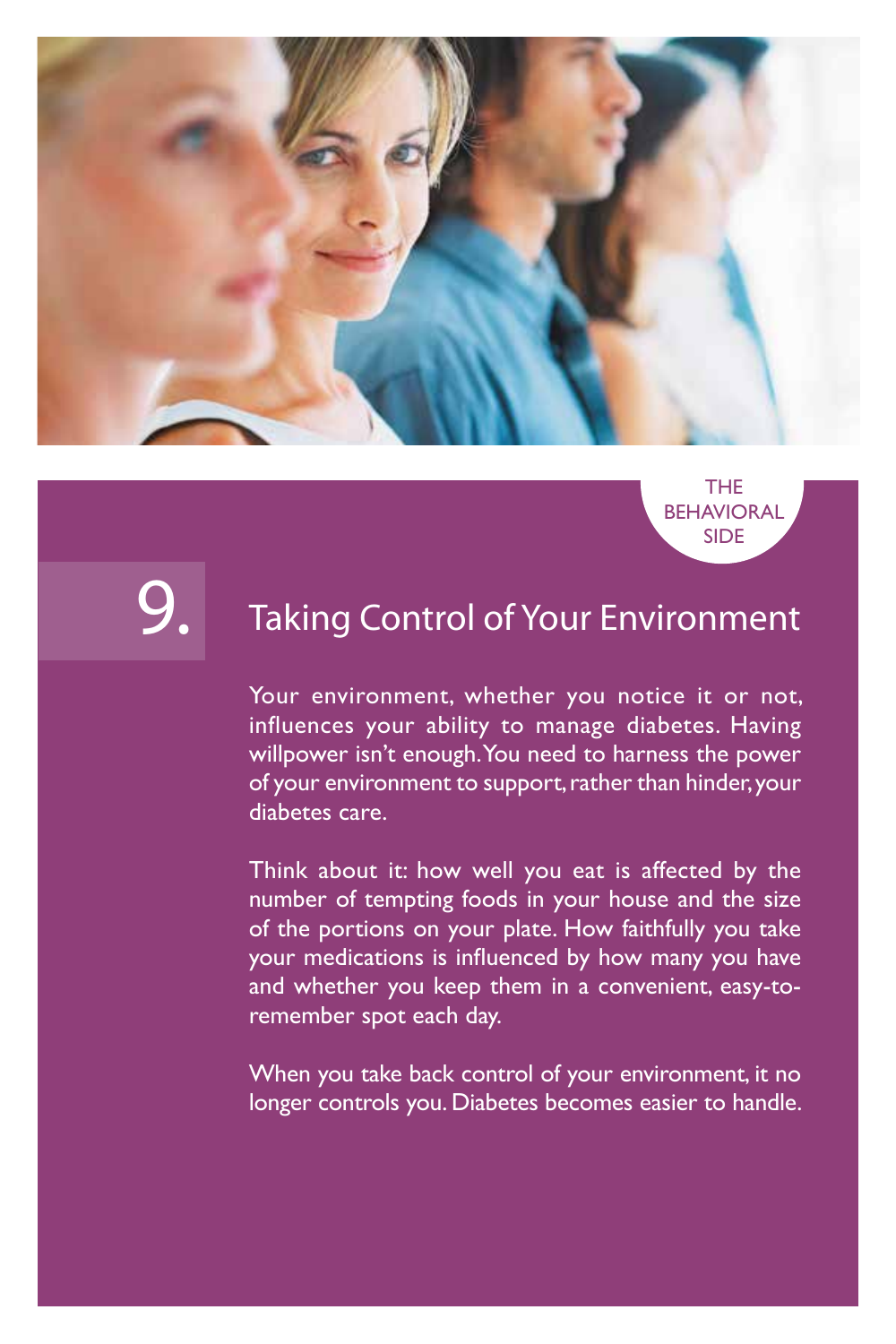*"I've made some simple changes in how I eat, like using a smaller plate and not eating in front of the T.V., and that has really helped me manage my weight."*

- **• Select a convenient place to exercise.**  Pick a gym, park or road that is close to your home or work. If it is too far away, you probably won't go.
- **• Keep it ready.** If you have home exercise equipment, make sure it is always set up and ready to go. The more effort required to set it up when you need it, the less likely you will use it.
- **• Put it away.** Make sure that tempting, unhealthy snacks are out of the house or put away in cabinets out of sight.
- **• Start small.** At meals, start with smaller portion sizes. Don't worry, you can always go back for more later.
- **• Keep things close.** Keep your medications, blood glucose meter and supplies in a good spot, like the kitchen counter or dining room table, where you are most likely to see them and use them.
- **Read a book.** For more ideas, take a look at Mindless Eating, a wonderful book by Brian Wansink (Bantam Books).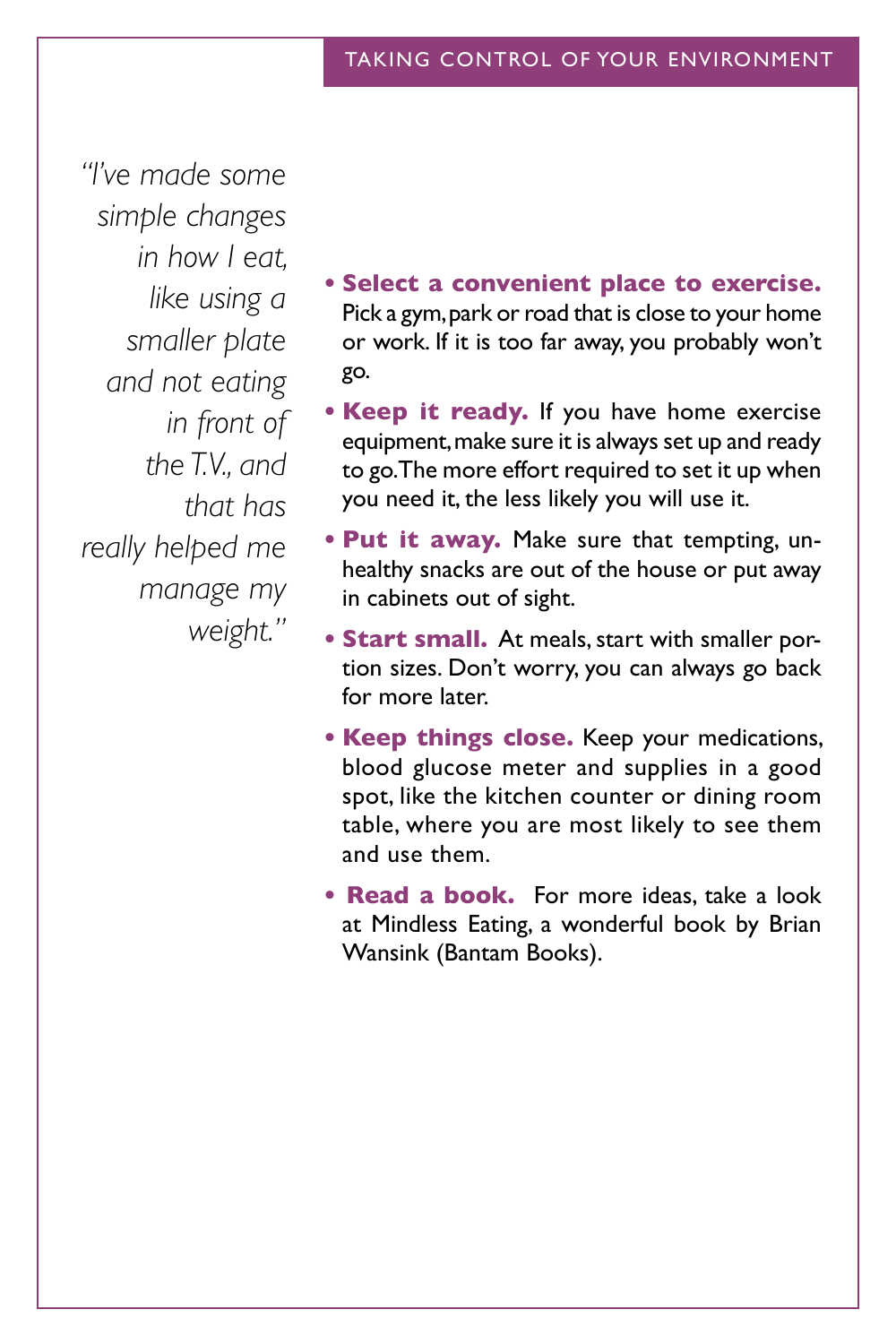

#### THE **BEHAVIORAL** SIDE

## 10.

#### Taking a Diabetes Vacation

Diabetes can be a lot of work, and it demands your attention every single day. Yes, taking good care of your health is worth the effort, but it is a tough job. All that effort can wear you down, especially if you never get a break. And you can never take a break from diabetes… or can you?

In reality, everyone takes "vacations" from their diabetes. When done poorly, this can be a dangerous thing to do. But when done well, a break from diabetes—an opportunity to not have to think about it for a period of time-- can be a big relief. And you can take good care of your diabetes and overall health without having to think about it all the time. You deserve a break from time to time, but please make sure your diabetes vacations are safe. And "safe" means they should be planned ahead of time, time-limited, and carefully arranged so that your health isn't compromised. Like any good vacation, they should help you to feel rested, and then ready to tackle your diabetes "job" again.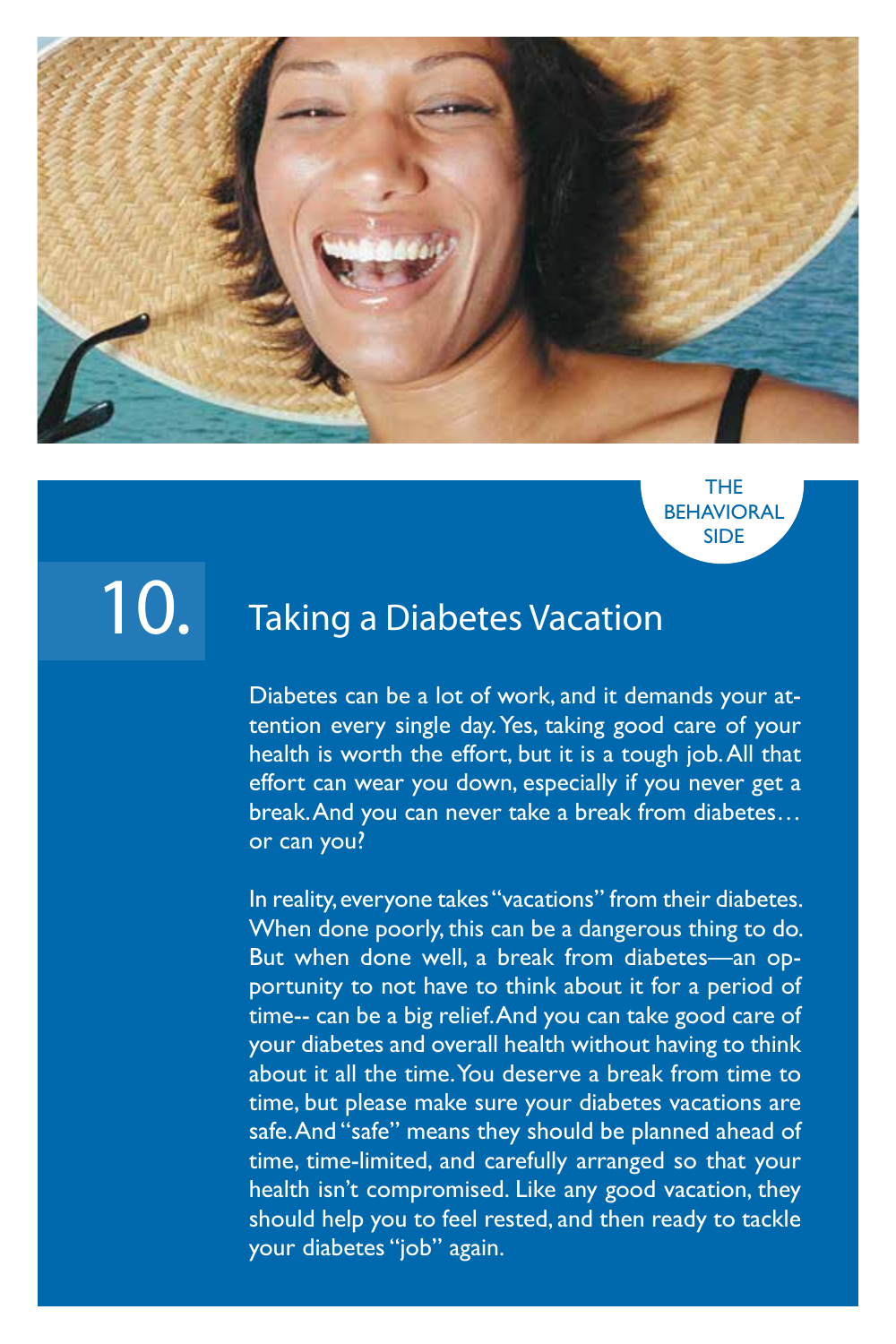*"I treat myself with a hot fudge sundae once in a while. I know I will have a higher blood sugar later and don't beat myself up over it. I make sure to take a walk afterwards."*

- **Work with your health care professional to arrange for healthy, regular breaks from diabetes.** A safe vacation doesn't last too long and involves planning ahead so your diabetes control isn't compromised. This doesn't mean quitting your diabetes care altogether. You might, for example, decide to take a night off each week from your diabetes-friendly way of eating, while learning how to adjust your medications ahead of time. A good vacation can restore your energy for managing diabetes.
- **• Get help if you are taking "unsafe" vacations from diabetes.** An unsafe vacation is rarely planned, can go on for a long time, and may threaten your health. Perhaps you have been ignoring everything about diabetes for years, or you take your medications faithfully but decided you didn't want to ever check your blood glucose again. Develop a more practical diabetes plan with your doctor that can help you get back on track and still provide you with occasional safe vacations from diabetes.
- **• Everyone needs a diabetes vacation, so don't be afraid to take one.** But think ahead, and collaborate with your health care providers to build safe and healthy vacations into your life. Enjoy the break!